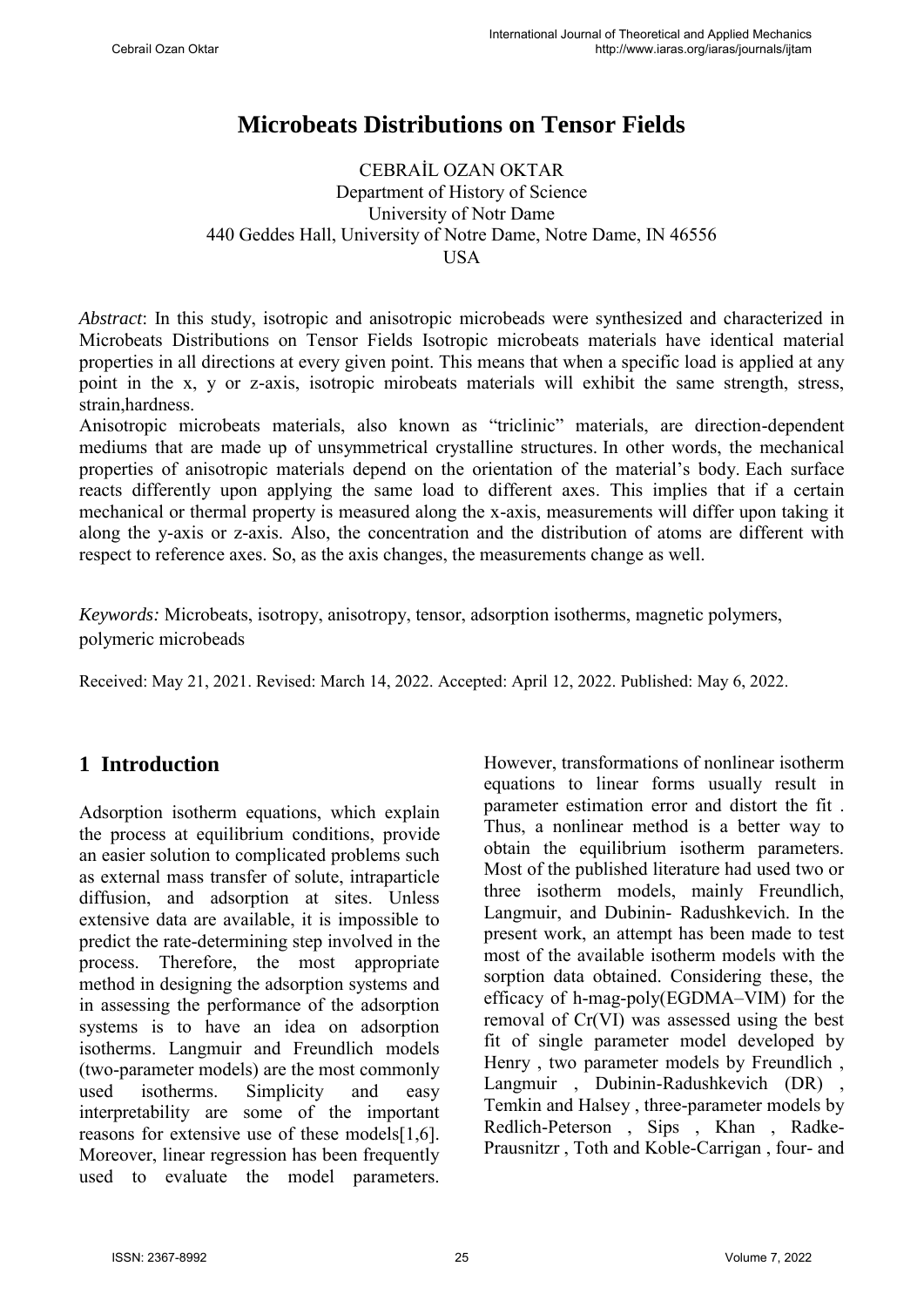five-parameter models by Fritz and Schlunder isotherms in their nonlinear form[1].

### **2 Polymeric microbeads**

Polymeric microbeads with different properties can be easily be produced and converted into specific adsorbents by introducing different metal-complexing ligands. Thus, metalcomplexing ligands in polymeric microbeads such as dithiocarbamate, dithizone, vinyl pyridine , phenylenediamine , chitosan, vinyl imidazole , diethylenetriamine, Nmethacryloylhistidine, poly(ethyleneimine) , salicylaldoxime , tannic acid and vinyl triazole have been used for the removal of heavy metal ions.

Magnetic polymeric beads are currently enjoying a fairly ample range of applications in many fields including biotechnology, nanotechnology and biochemistry . Their magnetic feature makes sampling and collection of waste water (or pollutants) easier and faster. Magnetic microbeads are commonly manufactured from polymers since they have a variety of surface functional groups which can be tailored to use in specific applications. Different polymeric magnetic beads are used in the removal of  $Cr(VI)$  ions applications [1,6].

### **3 Microbeats Distributions on Tensor Fields**

The variation of anisotropic properties such as amount of adsorption  $q_e$  at equilibrium can conveniently be illustrated by a "representation surface".

In many cases this is an ellipsoid.

Suppose a three-dimensional amount of adsorption  $q_e = \psi$  gradient, at equilibrium  $\text{grad} q_e = \text{grad} \psi \text{ or } \nabla q_e = \nabla \psi$ , lies along a

direction specified by direction cosines  $l, m, n$ , where, for

lis the cosine of the angle between the  $x$ -axis and the amount of adsorption gradient vector  $\nabla(q_e)_x = \nabla \psi_x$  at equilibrium.

mis the cosine of the angle between the  $y$ -axis and the amount of adsorption gradient vector  $\nabla (q_e)_y = \nabla \psi_y$  at equilibrium.

n is the cosine of the angle between the  $z$ -axis and the amount of adsorption gradient vector  $\nabla (q_e)_z = \nabla \psi_z$  at equilibrium.

Then the components of the amount of adsorption gradient parallel to the principal axes will be at equilibrium:

 $\nabla (q_e)_x = (\nabla q_e) l = (\nabla q_e) \cos \theta_x(1)$  $\nabla (q_e)_y = (\nabla q_e) m = (\nabla q_e) \cos \theta_y(2)$  $\nabla(q_e)_z = (\nabla q_e) n = (\nabla q_e) \cos \theta_z$  (3) Or  $\nabla \psi_r = (\nabla \psi) l = (\nabla \psi) \cos \theta_r(4)$  $\nabla(\psi)_y = (\nabla\psi)m = (\nabla\psi)\cos\theta_y(5)$  $\nabla(\psi)_z = (\nabla \psi)n = (\nabla \psi)\cos\theta_z(6)$ The components of the adsorption flux at equilibrium are:  $j_x = k_1(\nabla q_e) l = j_x = k_1(\nabla \psi) l/7$  $j_y = k_2(\nabla q_e) m = j_y = k_2(\nabla \psi) m(8)$  $j_z = k_3(\nabla q_e) n = j_z = k_3(\nabla \psi) n(9)$ or  $j_x = k_1(\nabla q_e) \cos \theta_x = j_x = k_1(\nabla \psi) \cos \theta_x(9)$  $j_y = k_2(\nabla q_e) \cos \theta_y = j_y = k_2(\nabla \psi) \cos \theta_y(10)$  $j_z = k_3(\nabla q_e) \cos \theta_z = j_z = k_3(\nabla \psi) \cos \theta_z(11)$ where  $k_1, k_2, k_3$  are the values of adsorption conductivity along the principal axes,  $x, y, z$  are called the principal values at equilibrium.

### **4 Derivation of the anisotropy on ellipsoid**

Hence, resolving back along the direction of the adsorption gradient at equilibrium, the adsorption flux at equilibrium is:

$$
j_H = j_x l + j_y m + j_z n = (\nabla q_e)(k_1 l^2 + k_2 m^2 +
$$
  
\n
$$
k_3 n^2)(12)
$$
  
\n
$$
j_H = j_x l + j_y m + j_z n = (\nabla \psi)(k_1 l^2 + k_2 m^2 +
$$
  
\n
$$
k_3 n^2)(13)
$$
  
\nor  
\n
$$
j_H = j_x \cos \theta_x + j_y \cos \theta_y + j_z \cos \theta_z =
$$
  
\n
$$
(\nabla q_e)(k_1 \cos^2 \theta_x + k_2 \cos^2 \theta_y + k_3 \cos^2 \theta_z)^{(14)}
$$
  
\n
$$
j_H = j_x \cos \theta_x + j_y \cos \theta_y + j_z \cos \theta_z =
$$
  
\n
$$
(\nabla \psi)(k_1 \cos^2 \theta_x + k_2 \cos^2 \theta_y + k_3 \cos^2 \theta_z)^{(15)}
$$
  
\nThus the value of the adsorption conductivity,  
\n
$$
k_{\text{lmn}} \text{ defined by}
$$
  
\n
$$
k_{\text{lmn}} = \frac{j_H}{\nabla q_e} (16)
$$

or

 $k_{\text{lmn}} = \frac{j_H}{\nabla \psi}$  at equilibrium.

is related to the principal values and the directional cosines by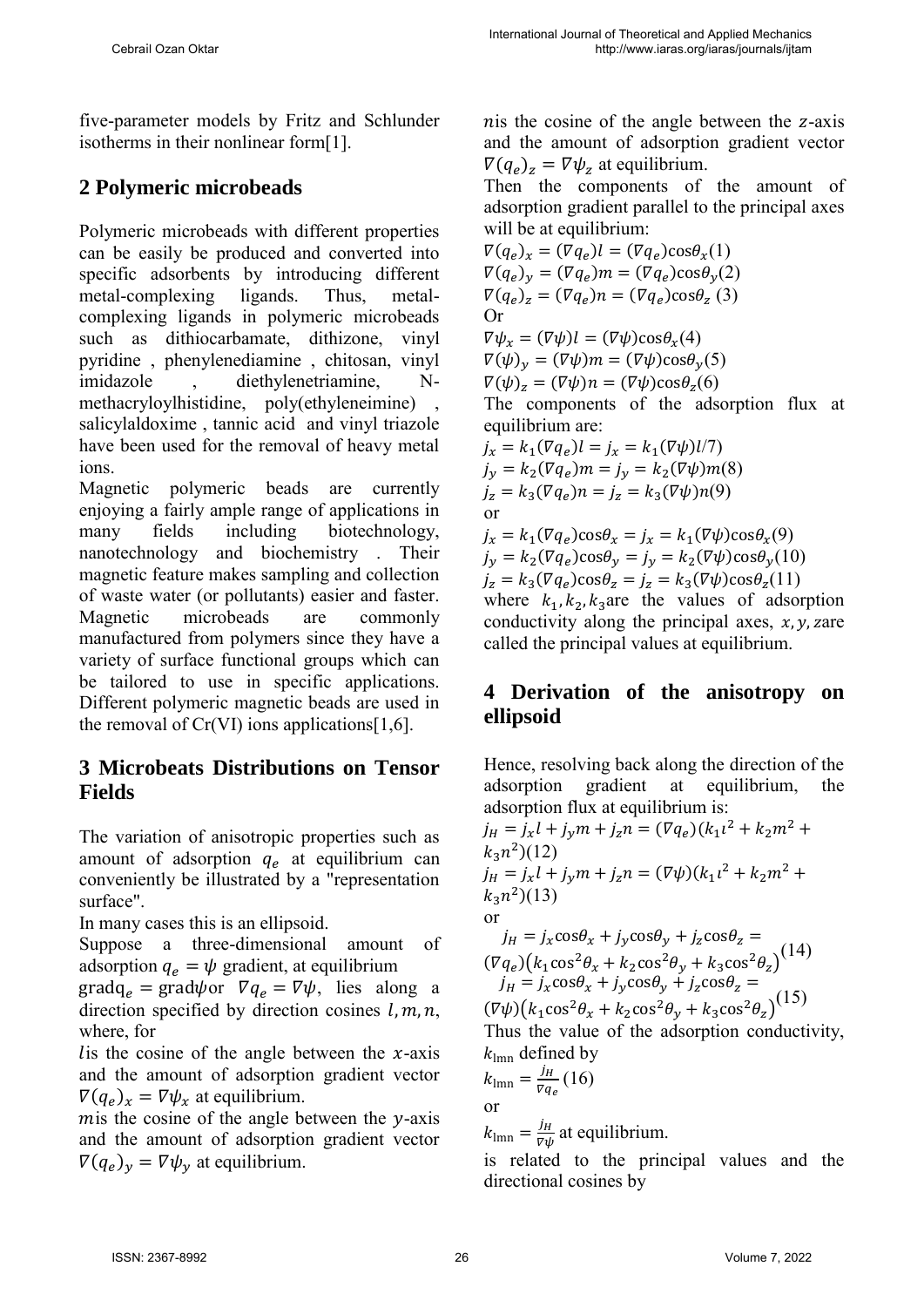$$
k = k_1 l^2 + k_2 m^2 + k_3 n^2 (17)
$$
  
\n
$$
k = k_1 \cos^2 \theta_x + k_2 \cos^2 \theta_y + k_3 \cos^2 \theta_z (18)
$$
  
\n
$$
\cos \theta_x = l = \frac{x}{r} (19)
$$
  
\n
$$
\cos \theta_y = m = \frac{y}{r} (20)
$$
  
\n
$$
\cos \theta_z = n = \frac{z}{r} (21)
$$
  
\nSubstituting in our equation for *k* gives:  
\n
$$
k = \frac{k_1 x^2}{r^2} + \frac{k_2 y^2}{r^2} + \frac{k_3 z^2}{r^2} (22)
$$
  
\n
$$
k = \frac{1}{r^2} (k_1 x^2 + k_2 y^2 + k_3 z^2) (23)
$$
  
\nSetting  
\n
$$
r = \frac{1}{\sqrt{k}} (24)
$$

#### then

$$
k_1 x^2 + k_2 y^2 + k_3 z^2 = 1(25)
$$

If all the principal values are positive as they must be for adsorption conductivity at equilibrium , then this equation describes the surface of an ellipsoid. The general equation of an ellipsoid with semi-axes  $a, b, c$  is:

$$
\frac{x^2}{a^2} + \frac{y^2}{b^2} + \frac{z^2}{c^2} = 1(26)
$$

Thus for this representation ellipsoid, the semiaxes are:

1  $\frac{1}{\sqrt{k_1}}, \frac{1}{\sqrt{k}}$  $\frac{1}{\sqrt{k_2}}$ ,  $\frac{1}{\sqrt{k}}$  $\frac{1}{\sqrt{k_3}}(27)$ 

The radius of this ellipsoid in a general direction is equal to the value of  $\frac{1}{\sqrt{k}}$  in that direction. Thus the value of  $kin$  a particular direction - the ratio of the component of the adsorption flow at equilibrium in that direction to the magnitude of the adsorption gradient at equilibrium in that direction - can easily be calculated from the radius in that direction.



Fig.1 Ellipsoid Anisotropic Microbeats Distributions

## **5 Different possible contributions to the surface stress**

When the interface is deformed, different stresses can arise at the interface.

The surface stress is defined as

$$
\sigma = \sigma_{\alpha\beta}(\Gamma)I + \sigma_e(28)
$$

where  $\sigma$  is the surface stress tensor,  $\sigma_{\alpha\beta}(\Gamma)$  is the scalar surface tension between two phases  $\alpha$ and  $\beta$  (with a being the fluid phase and b the air phase), I is a  $2 \times 2$ identity tensor,  $\Gamma$  is the surface concentration and the  $\sigma_e$  deviatoric surface stres tensor. Capillarity will create gradients in bulk pressure when differences in curvature occur. The surface tension will depend on the concentration of the surface active species, and hence the surface tension may vary in time due to adsorption–desorption kinetics when the area of an interface is suddenly changed.

However, it should be remarked that an isotropic change in surface tension shall not lead to lateral stresses. Rather, spatial variations  $(in x, y, z)$  in surface tension are required for this, as they will induce Marangoni stresses. Finally, the response of interfacial microstructures to deformation may give rise to the occurrence of deviatoric stresses of intrinsic rheological origin. We will demonstrate that for the experimental conditions here, neither capillarity nor the adsorption dynamics will play a role.

We expect either the rheological response of the interface or Marangoni stresses (or both) to affect the flow.

$$
\sigma = \sigma_{\alpha\beta} \big( \Gamma(t) \big) I + \sigma_e(29)
$$

 $\sigma_{\alpha\beta}(\Gamma(t))$  is Gibbs Elasticity what is Adsorption/Desorption

$$
\sigma = \sigma_{\alpha\beta} \big( \Gamma(t, x, y, z) \big) I + \sigma_e(31)
$$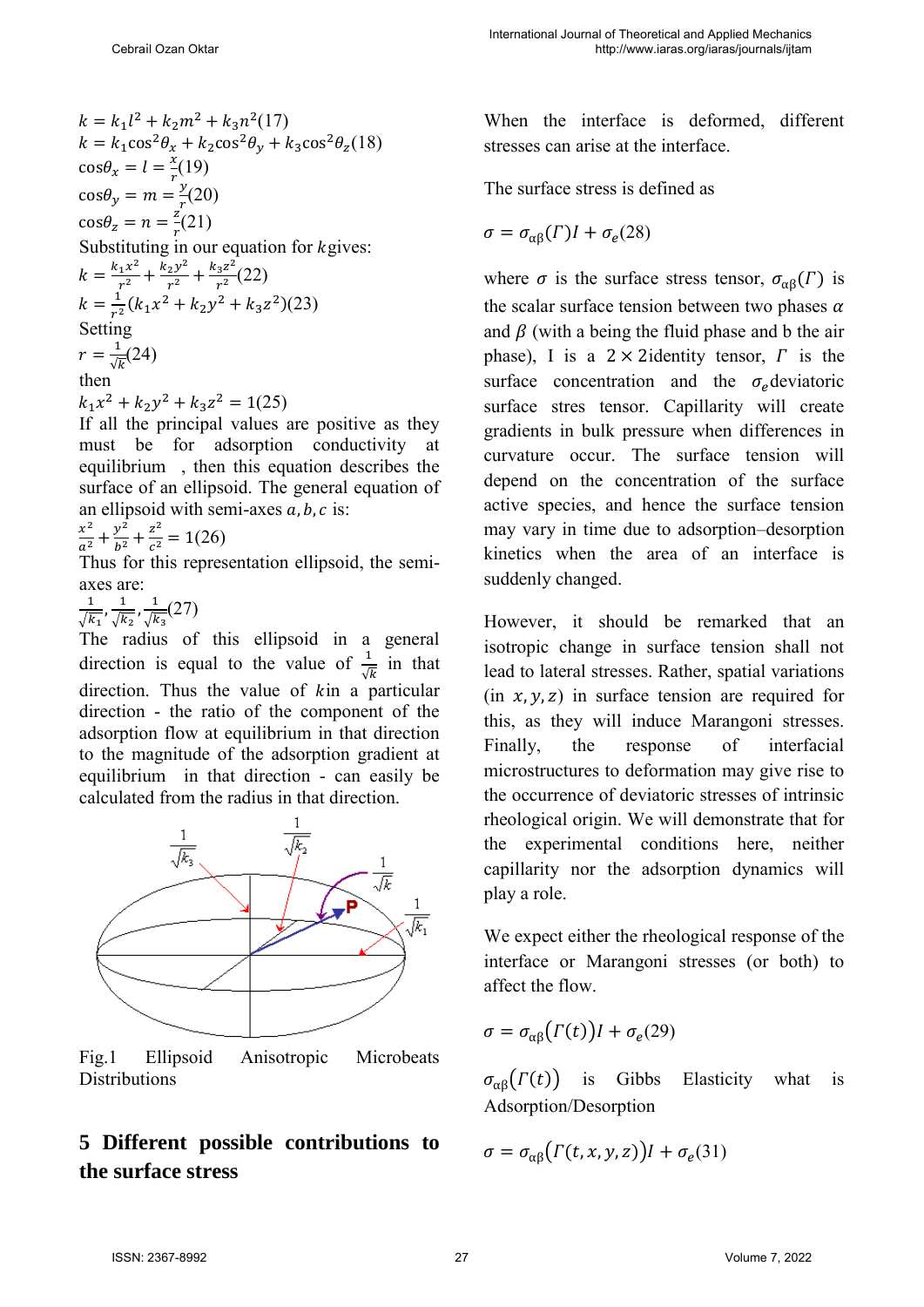$\sigma_{\alpha\beta}(\Gamma(t, x, y, z))$  is Marangoni stresses

$$
\sigma = \sigma_{\alpha\beta} \big( \Gamma(t) \big) I + \sigma_e
$$

 $\sigma_{\alpha\beta}$ is Capillarity

 $\sigma_e$ is deviatoric stresses intrisic rheological material function

## **6 As amount of adsorption at equilibrıum on Tensor Fields**

Let

$$
\sigma = \sigma_{\alpha\beta}(\Gamma)I + \sigma_e
$$

where  $\sigma$  is the surface stress tensor,  $\sigma_{\alpha\beta}(\Gamma)$  is the scalar surface tension between two phases  $\alpha$ and  $\beta$  (with a being the fluid phase and b the air phase), *I* is a  $2 \times 2$  identity tensor *I* is the surface concentration and the  $\sigma_e$  deviatoric surface stress tensor and as amount of adsorption at equilibrium  $q_e$  with as amount of desorption at equilibrium $q_d$ 

$$
\sigma_{\alpha\beta}\left(\Gamma(t)\right) = \frac{q_e}{q_d}(32)
$$

$$
\sigma = \sigma_{\alpha\beta}\left(\Gamma(t)\right)I + \sigma_e
$$

$$
\sigma = \frac{q_e}{q_d}I + \sigma_e(33)
$$

 $\sigma q_d = q_e I + \sigma_e q_d \ (34)$ 

As amount of adsorption at equilibrium on Tensor Fields

$$
(\sigma - \sigma_e)q_d = q_e I(35)
$$

## **7 Single and three-parameter adsorption isotherm models on Tensor Fields**

If we apply as amount of adsorption at equilibrium on Tensor Fields for single and three-parameter adsorption isotherm models

For Henry equation

$$
q_e = K_{HE}C_e(36)
$$
  
\n
$$
(\sigma - \sigma_e)q_d = q_eI(37)
$$
  
\n
$$
(\sigma - \sigma_e)q_d = (K_{HE}C_e)I(38)
$$
  
\nFor Freundlich equation  
\n
$$
q_e = K_F(C_e)^{\frac{1}{n}}(39)
$$
  
\n
$$
(\sigma - \sigma_e)q_d = q_eI(40)
$$
  
\n
$$
(\sigma - \sigma_e)q_d = (K_F(C_e)^{\frac{1}{n}})I(41)
$$

For Langmuir equation

$$
q_e = \frac{(q_m K_L C_e)}{(1 + K_L C_e)} (42)
$$
  
\n
$$
R_L = \frac{1}{(1 + K_L C_i)} (43)
$$
  
\n
$$
(\sigma - \sigma_e) q_d = q_e I (44)
$$
  
\n
$$
(\sigma - \sigma_e) q_d = \left(\frac{(q_m K_L C_e)}{(1 + K_L C_e)}\right) I (45)
$$

For Dubinin-Radushkevich equation

$$
q_e = q_m \exp(-\beta e^2)(46)
$$
  
\n
$$
e = RT \ln \left(1 + \frac{1}{c_e}\right)(47)
$$
  
\n
$$
(\sigma - \sigma_e)q_d = q_e I(48)
$$
  
\n
$$
(\sigma - \sigma_e)q_d = (q_m \exp(-\beta e^2))I(49)
$$
  
\nFor Temkin equation  
\n
$$
q_e = \ln(K_{Te} C_e)_{Te}^B(50)
$$
  
\n
$$
(\sigma - \sigma_e)q_d = q_e I(51)
$$

$$
(\sigma-\sigma_e)q_d=(\ln(K_{\rm Te} \mathcal{C}_e)^B_{\rm Te})I(52)
$$

For Halsey equation